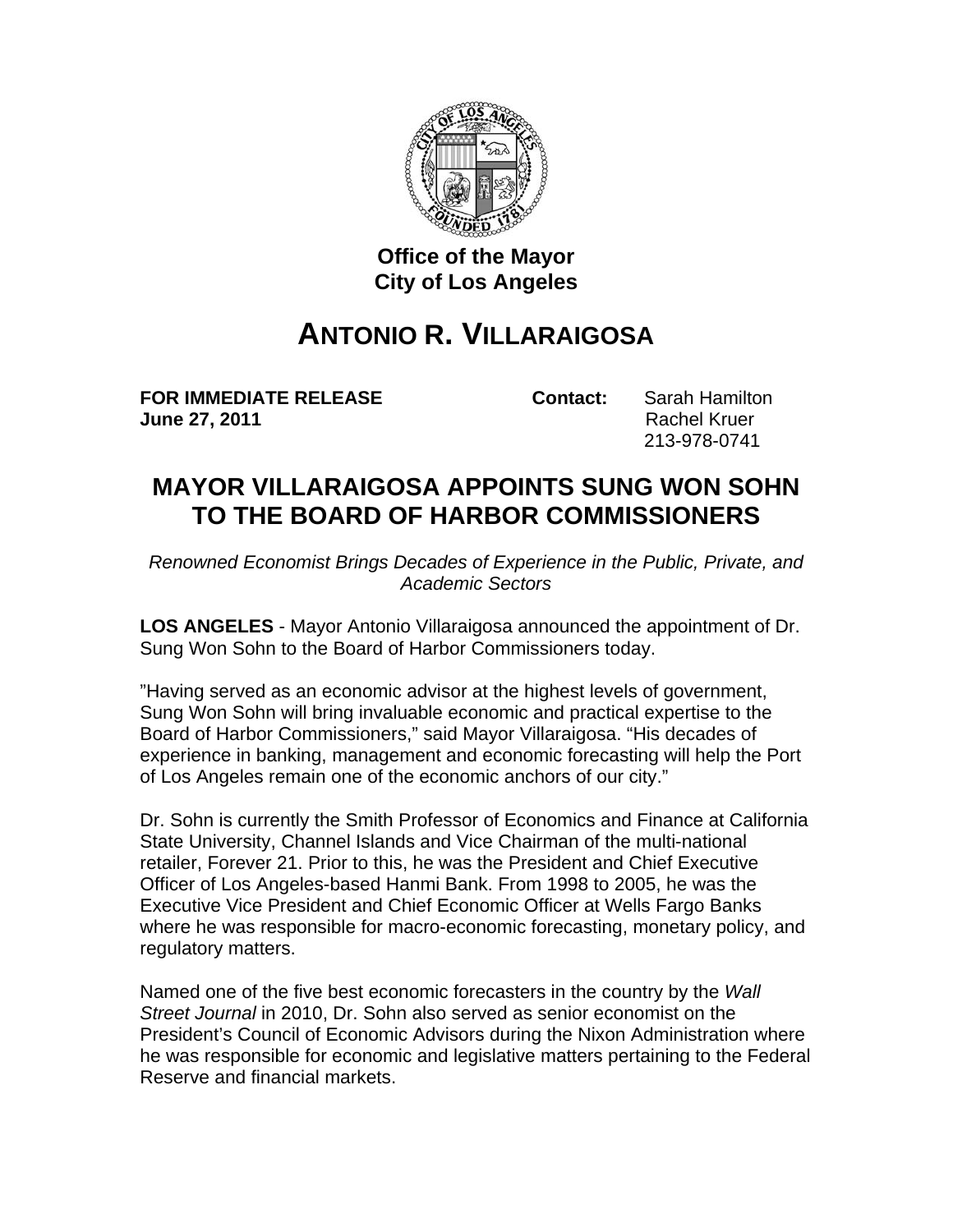In 2002, he was named to TIME Magazine's Board of Economists and was previously selected by Bloomberg News as one of the five most accurate forecasters in the United States.

He holds a Master of Business Administration from Harvard Business School and a doctorate in economics from the University of Pittsburgh.

Dr. Sung Won Sohn's complete biography is attached.

# # #